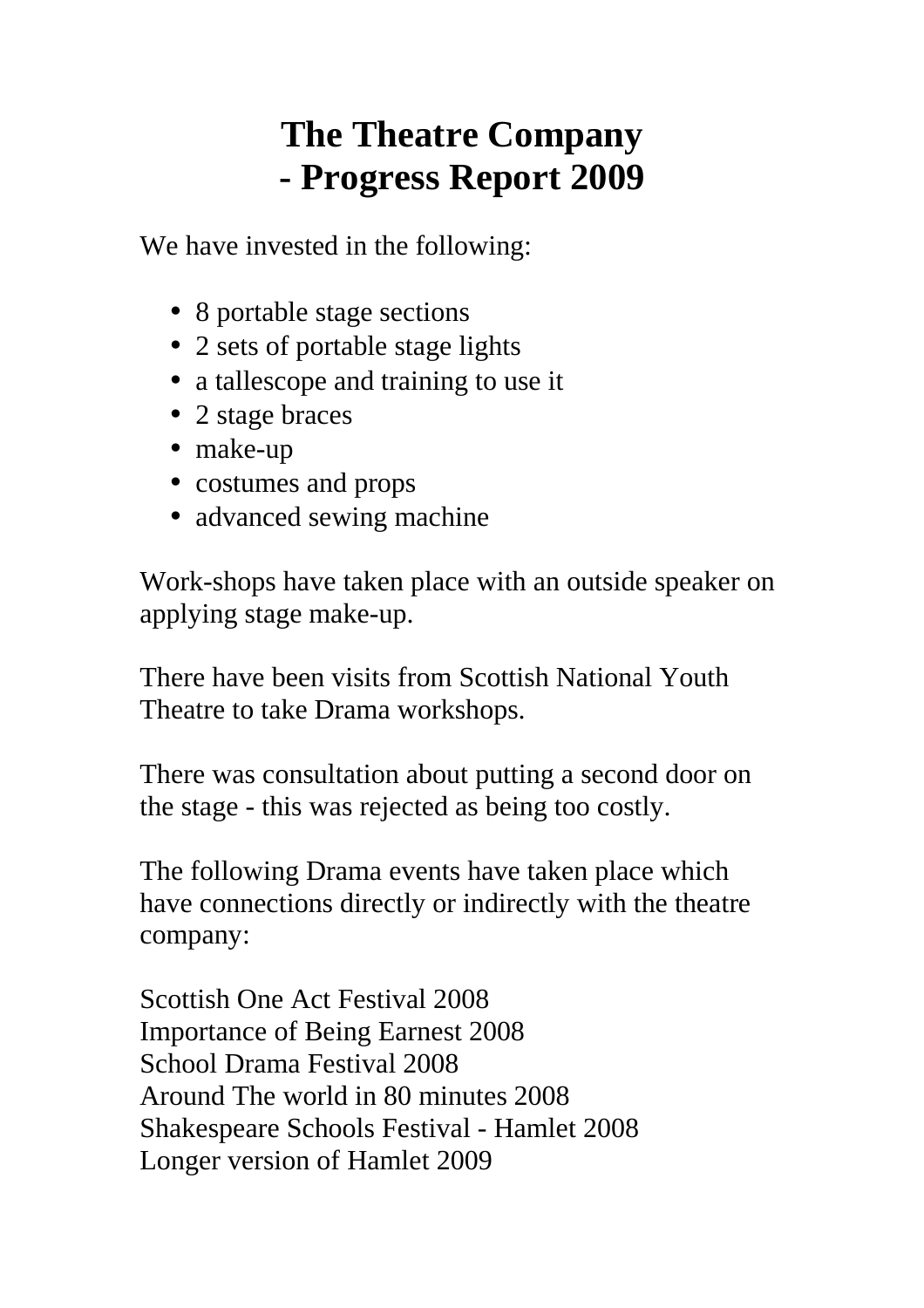Higher Drama evening 2009 The Cheviot, the Stag and the Black, Black Oil 2009

In the process of being rehearsed or organised:

Shakespeare Schools' festival 2009 - The Winter's Tale Drama evening - October 2009 - including a showing of The Winter's Tale Christmas event (perhaps a pantomime) in association with Music Company

There have been theatre visits to Pitlochry, Dundee, Edinburgh (the Lyceum, the King's) and Musselburgh (the Brunton Theatre)

The funding has allowed the school to purchase items which have allowed for variety in the locations and methods of staging theatrical events. We have been able to take plays outside the school to church and village halls because we have portable lights and staging. This has meant more involvement for the pupils in the technical side – eg building stages and controlling lights - which has had a beneficial effect as it improves personal confidence, encourages teamwork and broadens the knowledge and experience of drama. This has had definite positive results in exams because many pupils have experience of the items about which they are answering questions. It is easier to answer a question on how you would like to light a scene if you have had some experience of stage lighting and its benefits.